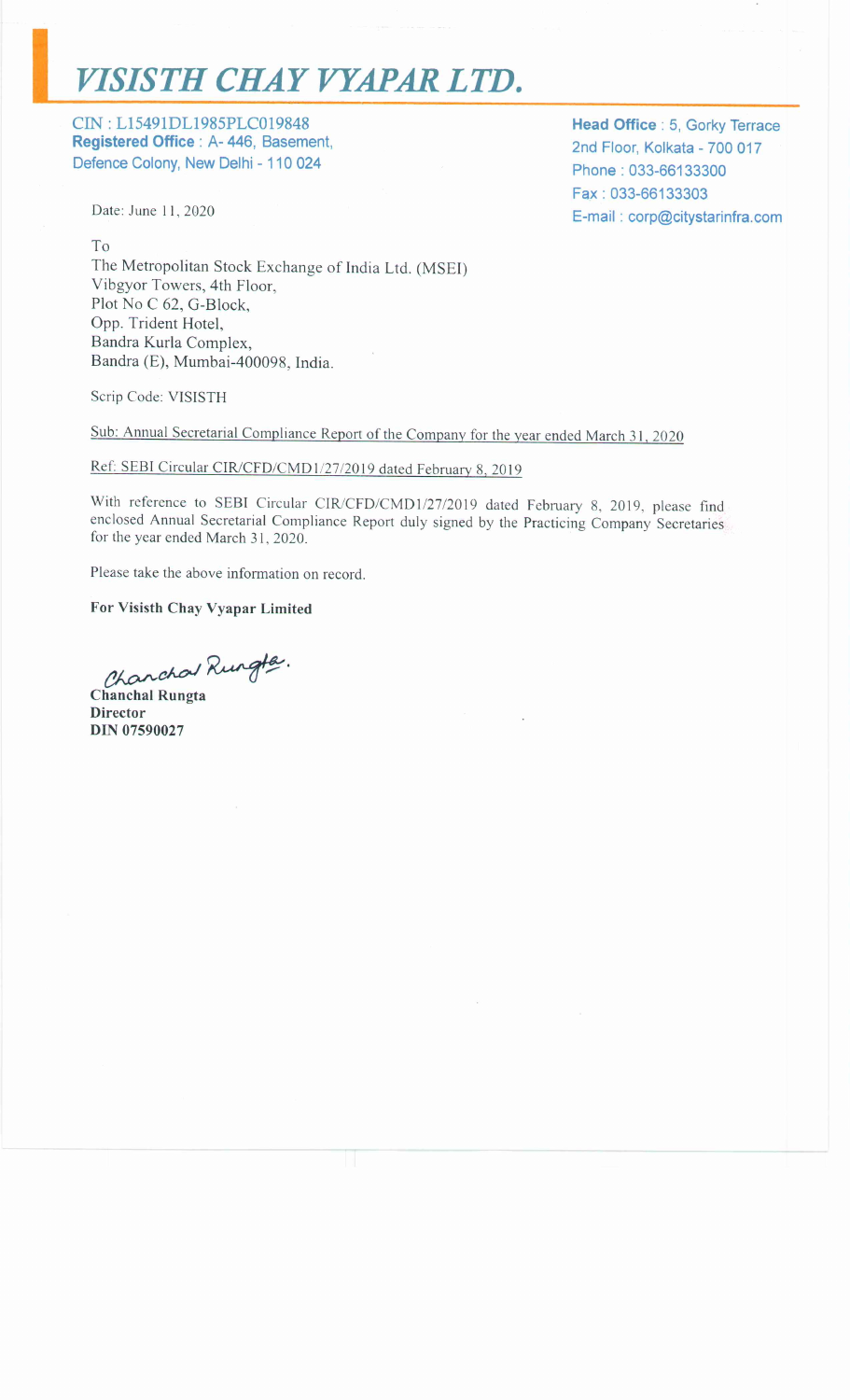## *Mankani & Associates*



Practicing Company Secretaries……………………………………………………………………

Block-309, Flat 2A, Fort Residency, 38 S.N. Roy Road, Kolkata-700038(W.B.) Mobile: +91 7407223556 || E-Mail: [mankani.pria@gmail.com](mailto:mankani.pria@gmail.com)

## **Secretarial Compliance Report of Visisth Chay Vyapar Limited for the year ended March 31, 2020**

We, Mankani & Associates, have examined:

- (a) all the documents and records made available to us and explanation provided by Visisth Chay Vyapar Limited ("the listed entity)
- (b) the filings/submissions made by the listed entity to the Stock Exchanges
- (c) website of the listed entity
- (d) Any other document/filing, as may be relevant, which has been relied upon to make this certification,

for the year ended 31/03/2020 ("Review Period") in respect of compliance with the provisions of:

- (a) The Securities and Exchange Board of India Act, 1992("SEBI Act") and the Regulations, circulars, guidelines issued thereunder; and
- (b) The Securities Contracts(Regulation) Act, 1956("SCRA") rules made thereunder and the Regulations, circulars, guidelines issued thereunder by the Securities and Exchange Board of India("SEBI")

The specific Regulations, whose provisions and the circulars/guidelines issued thereunder, have been examined, include:-

- (a) Securities and Exchange Board of India (Listing Obligations and Disclosure Requirements) Regulations, 2015;
- (b) Securities and Exchange Board of India (Issue of Capital and Disclosure Requirements) Regulations, 2018;
- (c) Securities and Exchange Board of India (Substantial Acquisition of Shares and Takeovers) Regulations, 2011;
- (d) Securities and Exchange Board of India (Buyback of Securities) Regulations, 2018
- (e) Securities and Exchange Board of India (Share Based Employee Benefit) Regulations, 2014;
- (f) Securities and Exchange Board of India (Issue and Listing of Debt Securities) Regulations, 2008;
- (g) Securities and Exchange Board of India (Issue and Listing of Non-Convertible and Redeemable Preference Shares) Regulations, 2013;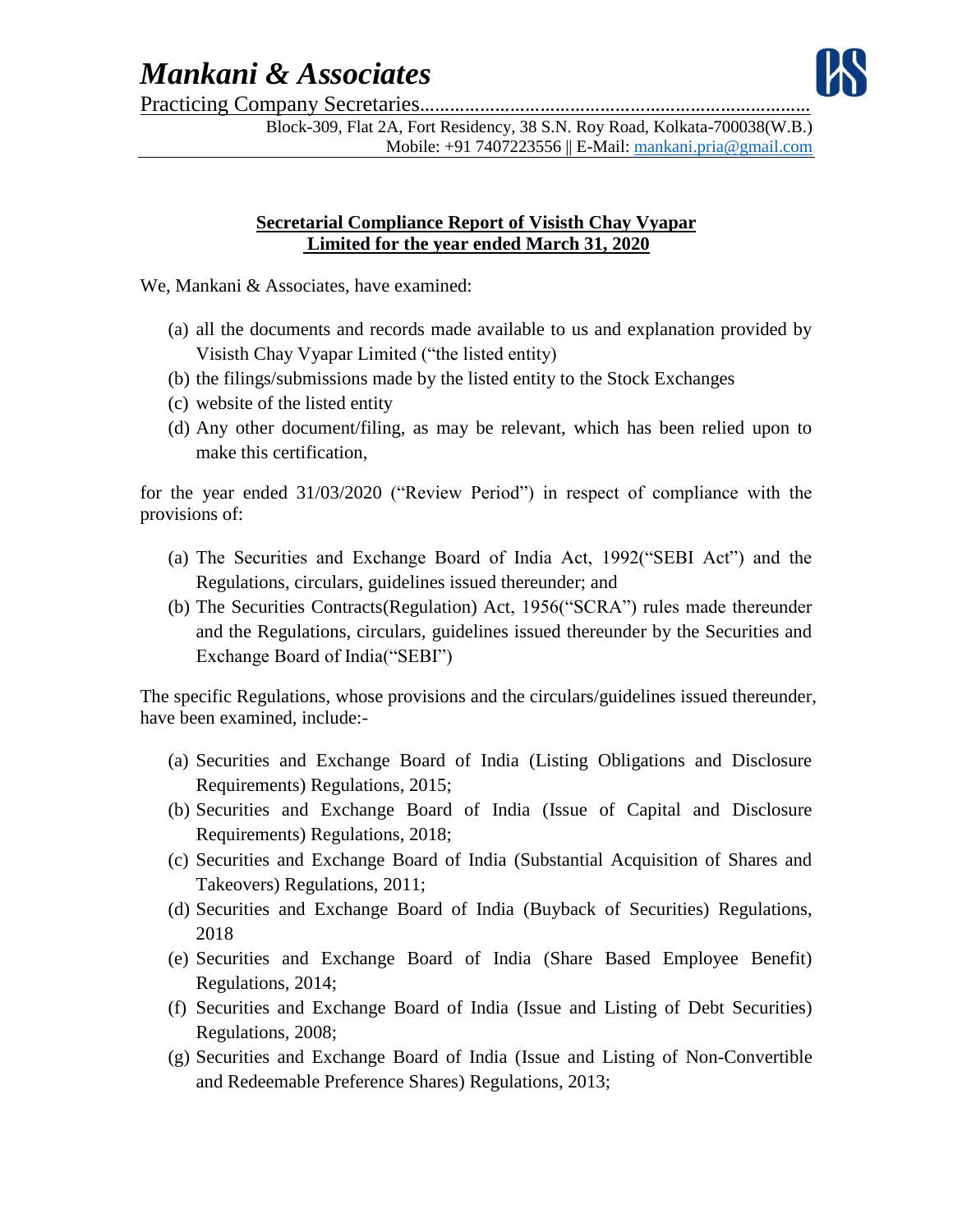- (h) Securities and Exchange Board of India (Prohibition of Insider Trading) Regulations, 2015
- (i) any other regulations, as applicable

and circulars, guidelines issued there under;

and based on the above examination, We hereby report that, during the review period:

(a) The Listed Entity has complied with the provisions of the above Regulations and Circulars/ guidelines issued there under, except in respect of matters specified below:-

|                              |           | SL.   Compliance Requirement   Deviations   Observations/Remarks of the Practicing |
|------------------------------|-----------|------------------------------------------------------------------------------------|
| NO   (Regulations/Circulars/ |           | <b>Company Secretary</b>                                                           |
| Guidelines                   | including |                                                                                    |
| specific Clause)             |           |                                                                                    |
| NII                          |           | NII                                                                                |

- (b) The listed entity has maintained proper records under the provisions of the above Regulations and circulars/ guidelines issued there under insofar as it appears from my/our examination of these records.
- (c) The following are the details of actions taken against the listed entity/ its promoters/ directors/ material subsidiaries either by SEBI or by Stock Exchanges (including under the Standard Operating Procedures issued by SEBI through various circulars) under the aforesaid Acts/ Regulations and circulars/guidelines issued there under:

| Sr. No | Action<br>Taken | Details        | of Details          | of action Observations/ |
|--------|-----------------|----------------|---------------------|-------------------------|
|        | by              | violation      | taken<br>e.g.       | Fines, Remarks of the   |
|        |                 |                | letter,<br>warning, | Practicing              |
|        |                 |                | debarment, etc      | Company                 |
|        |                 |                |                     | if<br>Secretary,        |
|        |                 |                |                     | any                     |
|        |                 |                |                     |                         |
|        | Not Applicable  | Not Applicable | Not Applicable      | Not Applicable          |

(d) The listed entity has taken the following actions to comply with the observations made in previous reports:

| Sr. | Observations of the Observation made Actions                              |  | Comments of the                                    |
|-----|---------------------------------------------------------------------------|--|----------------------------------------------------|
|     | No Practicing                                                             |  | in the secretarial taken by the Practicing Company |
|     | Company Secretary   compliance report   listed entity,   Secretary on the |  |                                                    |